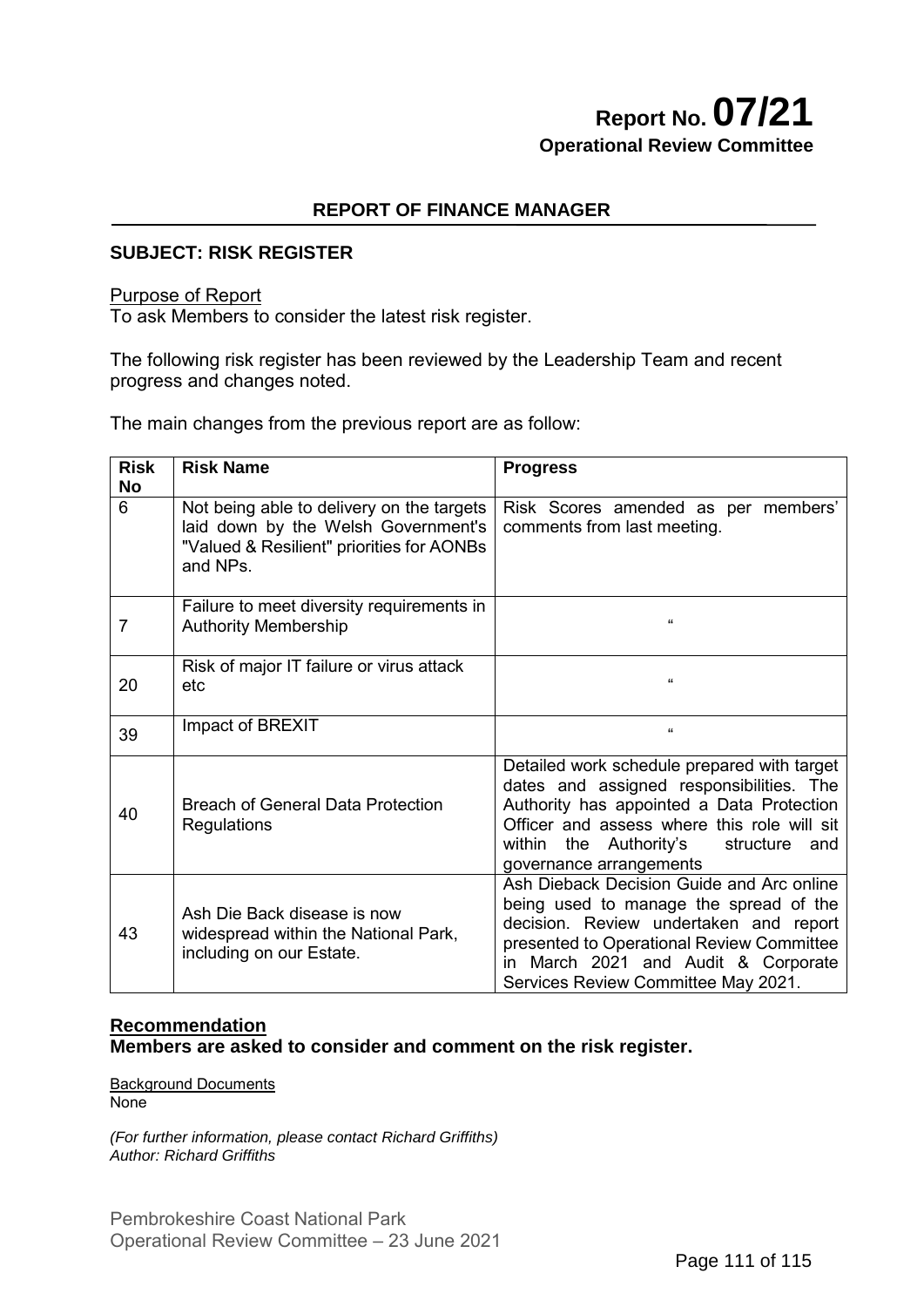#### **PCNPA - AUTHORITY RISK REGISTER - June 2021**

|                |                                                                                                                                                                          |                           |                | <b>Inherent risk</b> |                         |                                                                                                                                                                                                                                                | <b>Residual risk</b>     |                |                |                                                                                                         |                            |                                                                                                                                                                        |
|----------------|--------------------------------------------------------------------------------------------------------------------------------------------------------------------------|---------------------------|----------------|----------------------|-------------------------|------------------------------------------------------------------------------------------------------------------------------------------------------------------------------------------------------------------------------------------------|--------------------------|----------------|----------------|---------------------------------------------------------------------------------------------------------|----------------------------|------------------------------------------------------------------------------------------------------------------------------------------------------------------------|
|                | <b>RISK</b>                                                                                                                                                              | Type                      | Likelihood     | Impact               | Risk                    | <b>Mitigation</b>                                                                                                                                                                                                                              | Likelihood               | Impact         | <b>Risk</b>    | Control/ monitoring                                                                                     | Trend<br>this qtr          | <b>Progress Update</b>                                                                                                                                                 |
|                | Short Term Risk of significant reduction of funding from<br>WG, other public sector funders, or grant schemes                                                            | Strategic                 | $\overline{3}$ | $\overline{3}$       | -9                      | Planned cost reduction, budget planning, increase local income and other<br>external funding                                                                                                                                                   | $\overline{2}$           | $\overline{2}$ |                | Budget management & project financial<br>planning                                                       |                            | Current budget approved                                                                                                                                                |
| $2^{\circ}$    | Medium to Long Term Risk of significant reduction of<br>funding from WG, other public sector funders, or grant<br>schemes                                                | Strategic                 | $\overline{3}$ | $\overline{4}$       | 12                      | Planned cost reduction, budget planning, increase local income and other<br>external funding                                                                                                                                                   | $\overline{3}$           | $\overline{3}$ |                | Budget management & project financial<br>planning                                                       | хx                         | Early indication from WG are that 2021/22<br>NPG will remain unchanged from 2020/21                                                                                    |
| $\overline{3}$ | Risk of failing to comply with new legislation - Future<br>Generations Act Planning Act Environment Act etc                                                              | Strategic                 | $\overline{3}$ | $\overline{3}$       | -9                      | Monitor legislation Liaise with WLGA, Audit Wales, other NPAs, etc                                                                                                                                                                             | $\overline{3}$           | 2              |                | Regular engagement with Welsh<br>Government and WFG Commissioners<br>Office                             | $\Leftrightarrow$          | Corporate Plan prepared to fit with Future<br>Generations Well-being Goals.                                                                                            |
| 4              | Risk of failing to comply with current legislation                                                                                                                       | Strategic                 | $\overline{2}$ | $\mathbf{A}$         | $\overline{\mathbf{8}}$ | Policies in place, assessment by Audit Wales, reporting to review committees                                                                                                                                                                   | $\overline{2}$           | $\overline{2}$ |                | Performance reports to Members,<br>nonitoring legislation                                               | $\Leftrightarrow$          |                                                                                                                                                                        |
|                | 5 Failure to comply with Welsh Language Standards                                                                                                                        | Strategic                 | $\overline{2}$ | $\overline{4}$       | 8                       | Compliance notice sets out standards                                                                                                                                                                                                           | $\overline{2}$           | $\overline{2}$ |                | rocess in place to ensure compliance<br>e.g. Welsh language assessment for new<br>posts                 | $\Leftrightarrow$          |                                                                                                                                                                        |
| 6              | Not being able to delivery on the targets laid down by<br>the Welsh Government's "Valued & Resilient" priorities<br>for AONBs and NPs.                                   | Strategic/<br>operational | $\overline{2}$ | $\overline{2}$       |                         | Currently on track                                                                                                                                                                                                                             | $\overline{z}$           | $\overline{2}$ |                | Activities included in Corporate and<br>Resources Plan and regular engagement<br>with Welsh Government  | $\Leftrightarrow$          | All Designated Landscapes are undertaking a<br>review to see how we have delivered against<br>V and R. Welsh Government may review the<br>document after May election. |
|                | Failure to meet diversity requirements in Authority<br>Membership                                                                                                        | Strategic                 | $\overline{4}$ | 2                    |                         | No current vacancies, organise mentoring and promotional activities prior to<br>next round of Welsh Government appointments                                                                                                                    | $\overline{1}$           | $\mathbf{1}$   | $\overline{2}$ | <b>Engagement with Welsh Government to</b><br>seek to attract diverse candidates for<br>uture vacancies | $\Leftrightarrow$          |                                                                                                                                                                        |
|                | 8 Risk of failing to maintain high levels of governance                                                                                                                  | Strategic                 | $\overline{2}$ | $\overline{a}$       | $\overline{\mathbf{8}}$ | Member & officer training, work to acheieve Advanced Members' Charter,<br>egister of interests                                                                                                                                                 | $\overline{2}$           | $\overline{2}$ |                | No negative audit reports from Audit<br>Wales & internal audit or ombudsman<br>nvestigations            | $\Leftrightarrow$          | Members' development strategy approved by<br>NPA.                                                                                                                      |
| 9              | Risk of NPA activities having a negative impact on socio-<br>economic well-being of the area                                                                             | Strategic                 | $\overline{2}$ | $\overline{3}$       | 6                       | New LDP adopted                                                                                                                                                                                                                                | $\overline{2}$           | $\overline{2}$ |                | Membership of PSB, liasion with Visit<br>embrokeshire and other groups                                  | 九                          | LDP adopted in September 2020                                                                                                                                          |
|                | 10 Risk of poor partner relationships affecting joint working Strategic                                                                                                  |                           | $\overline{2}$ | $\overline{3}$       |                         | Many examples of joint/shared working in place. Discussions with PCC, NRW<br>and other NPAs to review opportunities                                                                                                                            | $\overline{2}$           | $\overline{2}$ |                | Reporting to NPA and Minister                                                                           | $\widetilde{\mathfrak{t}}$ | Greater involvement with PSB on Future<br>Generations and other matters.                                                                                               |
|                | 11 Risk of long term impact from climate change                                                                                                                          | Strategic                 | $\overline{2}$ | $\overline{a}$       | $\overline{8}$          | Particpation in the Public Service Board's climate risk assessment and Authority<br>has agreed Climate Change Action Plan                                                                                                                      | $\overline{\phantom{a}}$ | $\overline{3}$ | -6             | Monitor impact                                                                                          | $\Leftrightarrow$          |                                                                                                                                                                        |
|                | 12 Risk of disease or invasive species damaging biodiversity                                                                                                             | Strategic                 | $\overline{2}$ | $\overline{a}$       |                         | NPA has some impact/control outside own property thorugh its Invaisve<br>Species project                                                                                                                                                       | $\overline{\phantom{a}}$ | $\Delta$       |                | Monitor                                                                                                 | ⇔                          | Welsh Government Funding secured                                                                                                                                       |
|                | 13 Risk of significant damage due to bad weather                                                                                                                         | Financial                 | $\overline{2}$ | $\overline{4}$       |                         | Regular Building and Site Inspections, Tree Policy, Adaptations made to<br>vulnerable structures, Monitoring                                                                                                                                   | $\overline{2}$           | $\overline{3}$ |                | Monitor and review properties etc.                                                                      | ⇔                          | Use of Authority's reserves to repair storm<br>damaged incurred in Autumn 2018                                                                                         |
|                | 14 Risk of flawed decision on planning matters                                                                                                                           | Reputation/<br>Financial  | $\overline{2}$ | $\overline{4}$       |                         | Codes of practice & protocols. Members Charter. Member & staff training,<br>cooling-off period. Reserve in place to cover.                                                                                                                     | $\overline{2}$           | $\overline{3}$ |                | No. of approvals outside policy and<br>decisions against recommendation                                 | $\Leftrightarrow$          |                                                                                                                                                                        |
|                | 15 Risk of failure to allocate all SDF grants                                                                                                                            | Operational               | $\overline{2}$ | $\overline{3}$       | 6                       | Publicity, funding surgeries etc as required. New process for allocating funding<br>agreed in July 2020, with clearer application deadlines                                                                                                    | $\overline{2}$           | $\overline{2}$ |                | Monitor funding and claims                                                                              |                            |                                                                                                                                                                        |
|                | Risk of not delviering on Corporate Objec tives, due to<br>16 low staff morale, lack of staff capacity/skills as a result of<br>new working practices caused by Covid-19 | Operational               | $\overline{3}$ | $\overline{a}$       |                         | Employee Opinion Survey Action Plan rolled out to address morale issues.<br>Remote Working Guidelines and Training for Managers. Looking at additional<br>seasonal recruitment to cover shortages and temporarily move staff into key<br>areas | $\overline{z}$           | $\overline{2}$ |                | Project planning and reviews to identify<br>potential/actual problems                                   | $\Longleftrightarrow$      |                                                                                                                                                                        |
| 17             | Risk of major incident affecting or involving NPA staff<br>and resources                                                                                                 | Strategic                 | $\overline{2}$ | $\overline{2}$       |                         | Monitor special events. Response plan in place. In contact with other agencies                                                                                                                                                                 | $\overline{2}$           | $\mathbf{1}$   | $\overline{2}$ | Monitoring                                                                                              | $\Leftrightarrow$          | Business Continuity plans are to be reviewd by<br>Audit Wales.                                                                                                         |
| 18             | Risk of loss of major NPA operational building due to fire<br>or other damage                                                                                            | Operation                 | $\overline{2}$ | $\overline{3}$       |                         | All buildings well maintained. Security & fire alarm systems in place. Annual<br>Fire Safety Risk Assessment on all Buildings. Insurance to cover some costs                                                                                   | $\overline{2}$           | $\overline{2}$ |                | Annual inspections                                                                                      | $\Leftrightarrow$          | see above                                                                                                                                                              |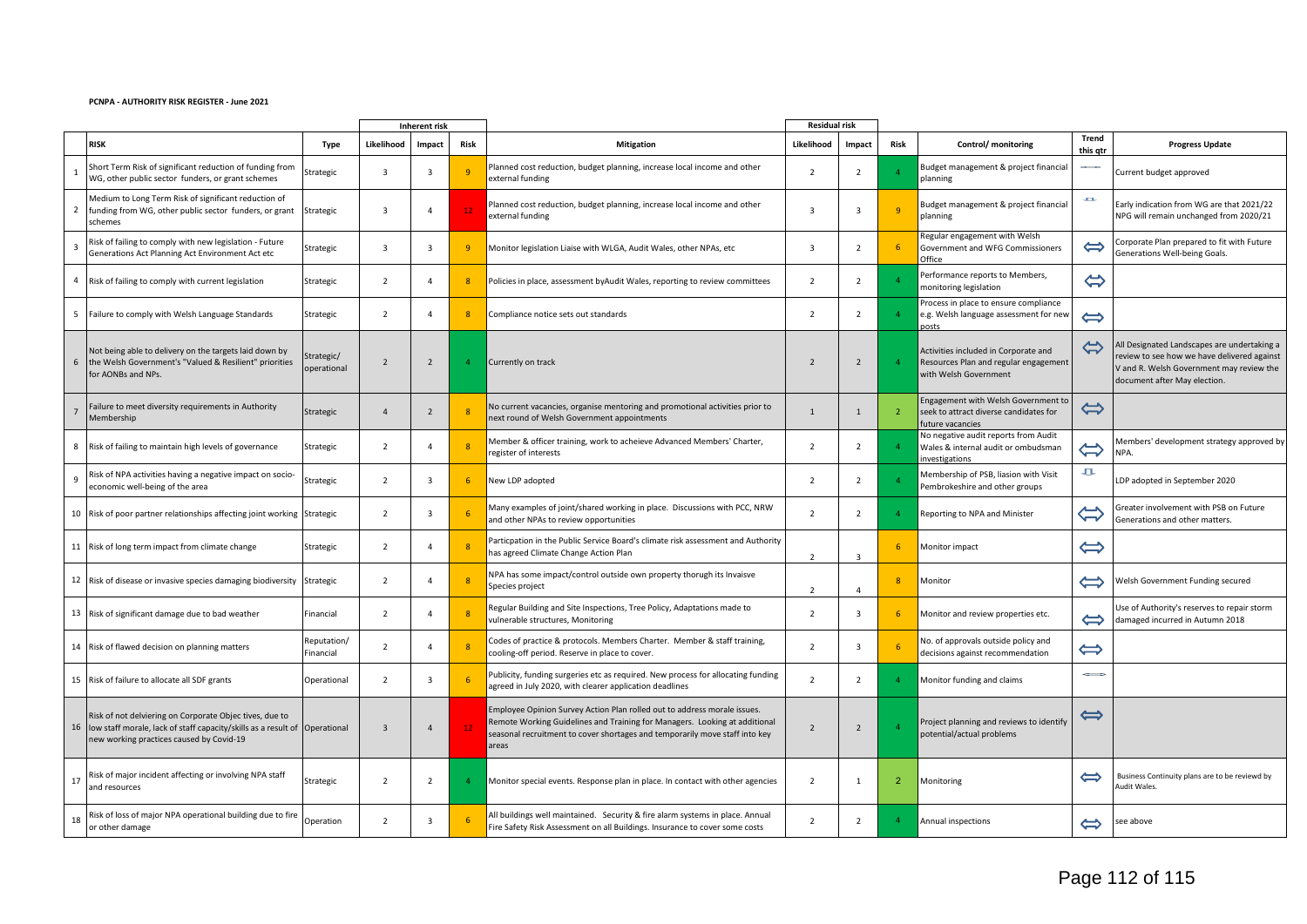|    |                                                                                                                                                |                            |                          | <b>Inherent risk</b>    |                |                                                                                                                                                                                                                                                                               | <b>Residual risk</b> |                         |                |                                                                                                                                  |                          |                                                                                    |
|----|------------------------------------------------------------------------------------------------------------------------------------------------|----------------------------|--------------------------|-------------------------|----------------|-------------------------------------------------------------------------------------------------------------------------------------------------------------------------------------------------------------------------------------------------------------------------------|----------------------|-------------------------|----------------|----------------------------------------------------------------------------------------------------------------------------------|--------------------------|------------------------------------------------------------------------------------|
|    | <b>RISK</b>                                                                                                                                    | <b>Type</b>                | Likelihood               | Impact                  | Risk           | <b>Mitigation</b>                                                                                                                                                                                                                                                             | Likelihood           | Impact                  | <b>Risk</b>    | Control/ monitoring                                                                                                              | <b>Trend</b><br>this gtr | <b>Progress Update</b>                                                             |
| 19 | Risk of causing significant environmental damage due to<br>actions by NPA staff or on NPA property                                             | Reputation                 | $\overline{2}$           | $\overline{\mathbf{3}}$ | 6              | Risk assessments for operation and location in place, staff training.                                                                                                                                                                                                         | $\overline{2}$       | $\overline{2}$          |                | Incident reporting & monitoring by H&S<br>group and CMT.                                                                         | $\Leftrightarrow$        | OSH training course completed.                                                     |
|    | 20 Risk of major IT failure or virus attack etc                                                                                                | Operation                  | $\overline{3}$           | $\overline{4}$          | 12             | Daily backup of data. Backup email server in place. Disaster recovery facilities<br>in place on second site. Security updates installed as soon as available. Critical<br>dependence on small number of key staff.                                                            | $\overline{2}$       | $\overline{4}$          | $\mathbf{8}$   | Monitor back up procedures and<br>security logs. Review staff skills.                                                            | $\Longleftrightarrow$    | Review of IT priorities being undertaken -<br>report due Dec 2020.                 |
|    | 21 Risk of failure of phone system                                                                                                             | Operational                | $\overline{2}$           | $\overline{a}$          | 8              | Maintenance contract in place and mobile phone network as backup                                                                                                                                                                                                              | $\overline{2}$       | $\overline{\mathbf{3}}$ |                | Work undertaken to install new cross<br>Authority phone system                                                                   | 五                        | New phone system rolled out in Autumn<br>2020                                      |
|    | 22 Risk of loss of key documents                                                                                                               | Financial                  | $\overline{2}$           | $\overline{2}$          |                | Key documents in fire safe, copies made, many also electronic copies.                                                                                                                                                                                                         | $\overline{2}$       | $\mathbf{1}$            | 2              | Staff training and awareness.                                                                                                    | $\Longleftrightarrow$    | Full access to buidlings currently available.                                      |
|    | 23 Risk of inaccurate GIS and other data for decision making Operational                                                                       |                            | $\overline{2}$           | $\overline{4}$          | 8              | Software now in place to control data quality, including FME software                                                                                                                                                                                                         | $\overline{2}$       | $\overline{2}$          |                | Review data standards                                                                                                            | $\Leftrightarrow$        | Staff training undertaken                                                          |
| 24 | Risk of failing to deliver approved LDP on the agreed<br>timescale                                                                             | Financial                  | $\overline{2}$           | $\overline{4}$          | 8              | Guidance from WG sets out process.                                                                                                                                                                                                                                            | $\mathbf{1}$         | $\overline{2}$          | $\overline{2}$ | LDP working party                                                                                                                | and in                   | LDP adopted in September 2020                                                      |
|    | 25 Risk of failure to maintain performance of DM service                                                                                       | Operational                | $\overline{2}$           | $\overline{A}$          | 8              | New systems and procedures in place, staff training. Outsourcing used for peal<br>workloads                                                                                                                                                                                   | $\overline{2}$       | $\overline{2}$          |                | Monitor & report performance                                                                                                     |                          | 98.3% of all planning applications determined<br>within time periods required ytd. |
|    | 26 Failure to meet affordable housing targets                                                                                                  | Strategic                  | $\overline{2}$           | $\mathbf{A}$            | 8              | Affordable housing policies to be amended in new LDP                                                                                                                                                                                                                          | $\overline{2}$       | $\overline{2}$          |                | Monitoring                                                                                                                       | $\Longleftrightarrow$    | Continue monitoring - number of applications<br>approved and refused.              |
| 27 | Risk of maintaining web access and document<br>management for DM service                                                                       | Strategic                  | $\overline{2}$           | $\overline{2}$          | $\Delta$       |                                                                                                                                                                                                                                                                               | $\overline{2}$       | $\overline{2}$          |                | Access required by staff and consultess<br>regualry                                                                              | $\Longleftrightarrow$    | System implemented                                                                 |
| 28 | Risk of failure to manage conservation sites to achieve<br>service standard                                                                    | Operational                | $\overline{2}$           | $\overline{2}$          |                | Sites monitored annually, management plans reviewed                                                                                                                                                                                                                           | $\overline{2}$       | 1                       | $\overline{2}$ | Regular monitoring                                                                                                               | $\Leftrightarrow$        | Bids for additional funding regularly<br>submitted.                                |
|    | 29 Risk of failure to meet service standard for RoWs                                                                                           | Operational                | $\overline{2}$           | $\overline{2}$          |                | Annual condition inspection of Coast Path, Inland ROW and Bridge inspection<br>using digital inspection App. Standard Operating Procedure for Bridge<br>Inspections                                                                                                           | $\overline{2}$       | 1                       |                | Resource contraints have meant we<br>now able inspect the PROW network on<br>a 4 year cycle as oppose to the 3 year<br>cycle.    | $\Leftrightarrow$        |                                                                                    |
| 30 | Risk of failing to meet Carew Castle long term lease<br>obligations and maintenance especially on causeway and Operational<br>castle stonework |                            | $\overline{2}$           | $\overline{4}$          | 8              | Regular inspections and maintenance actions. 60+ years remain on lease.                                                                                                                                                                                                       | $\overline{2}$       | $\overline{2}$          |                | Annual work programme. Emergency<br>works completed quickly                                                                      | $\Leftrightarrow$        |                                                                                    |
| 31 | ncident due to failure to adequately maintain and repair<br>paths, sites and properties                                                        | Financial                  | $\overline{2}$           | $\overline{2}$          | $\overline{4}$ | Adoption of Visitor Safety Strategy, Annual Building Inspection and Risk<br>Assessments of all sites. Regular maintenance programme. Reports from public<br>and Coast Guard                                                                                                   | $\overline{2}$       | $\mathbf{1}$            | $\overline{2}$ | Annual Inspection, Implementation of<br>annual work programme Emergency<br>works completed quickly, Incidents                    | $\Leftrightarrow$        |                                                                                    |
|    | 32 Incident due to falling trees or branches in our property                                                                                   | Financial                  | $\overline{2}$           | $\overline{2}$          |                | Updated Tree Policy, Annual Inspections, Tree Management, Independent<br>Inspection every 3 years, Staff trained to Level 2 Tree Inspection, Weather<br>event protocols                                                                                                       | $\overline{2}$       | 1                       | -2             | Implementation of annual work<br>programme. Site assessment reports                                                              | $\Leftrightarrow$        |                                                                                    |
| 33 | Incident due to driver error/increased vehicle faults as<br>the fleet is ageing.                                                               | Financial /<br>Operational | $\Delta$                 | $\overline{2}$          | -8             | All vehicles maintained to manufacturers recommendations. Vehicles checked<br>for roadworthiness. Driver licence and vehicle documentation checked. Staff<br>driving assessed. Staff training. Decision made to renew fleet and ensure no<br>vehicle is more that 7 yeras old | $\overline{2}$       | $\overline{2}$          |                | Regular vehicle checks. Annual check o<br>drivers' licences. Accidents involving<br>Authority vehicles reported to H&S<br>zroup. | $\Leftrightarrow$        |                                                                                    |
|    | 34 Incident caused by or to staff or volunteers                                                                                                | Financial                  | $\overline{2}$           | $\overline{2}$          |                | Risk assessment for operation and location. Staff training. £25m public liability<br>insurance. Adequate briefing for each volunteer event                                                                                                                                    | $\overline{2}$       | $\overline{1}$          | $\overline{2}$ | Review of risk assessments. Review of<br>staff training requirements. Incidents<br>reported.                                     | $\Longleftrightarrow$    | No recent changes                                                                  |
| 35 | Incident to school children/vulnerable persons while<br>involved in NPA provided activity, work experience etc.                                | Financial                  | $\overline{2}$           | $\overline{2}$          |                | Risk assessment for operation and location. DBS Checks. Child protection<br>policy. Staff training. £25m public liability insurance                                                                                                                                           | $\overline{2}$       | 1                       |                | Review of risk assessments. Incidents<br>reported.                                                                               | $\Longleftrightarrow$    | No recent changes                                                                  |
| 36 | Incident caused by faulty merchandise, food etc<br>provided by NPA                                                                             | Financial                  | $\overline{\phantom{a}}$ | $\overline{2}$          | $\Delta$       | Reliable supply sources. Merchandise group monitors products. £25m public<br>iability insurance                                                                                                                                                                               | $\overline{2}$       | $\mathbf{1}$            |                | Incidents reported                                                                                                               | $\Leftrightarrow$        | No recent changes                                                                  |
|    | 37 Incident caused by livestock managed by NPA                                                                                                 | Financial                  | $\overline{z}$           | $\overline{a}$          | 8              | Risk assessment for operation and location, Staff training, £25m public liability<br>insurance                                                                                                                                                                                | $\overline{2}$       | $\overline{2}$          |                | Incidents reported to H&S officer                                                                                                | $\Leftrightarrow$        | Audit undertaken undertaken by internal<br>safeguarding leads                      |
|    | 38 Cilrhedyn Woodland Centre                                                                                                                   | Financial                  | $\overline{2}$           | $\overline{2}$          |                | The Woodland centre's operating costs contined to fall in the last financial year<br>reducing ongoing exposure                                                                                                                                                                | $\overline{2}$       | 1                       | $\overline{2}$ |                                                                                                                                  | $\Longleftrightarrow$    | Further options for the site to be reviewed as<br>appropriate                      |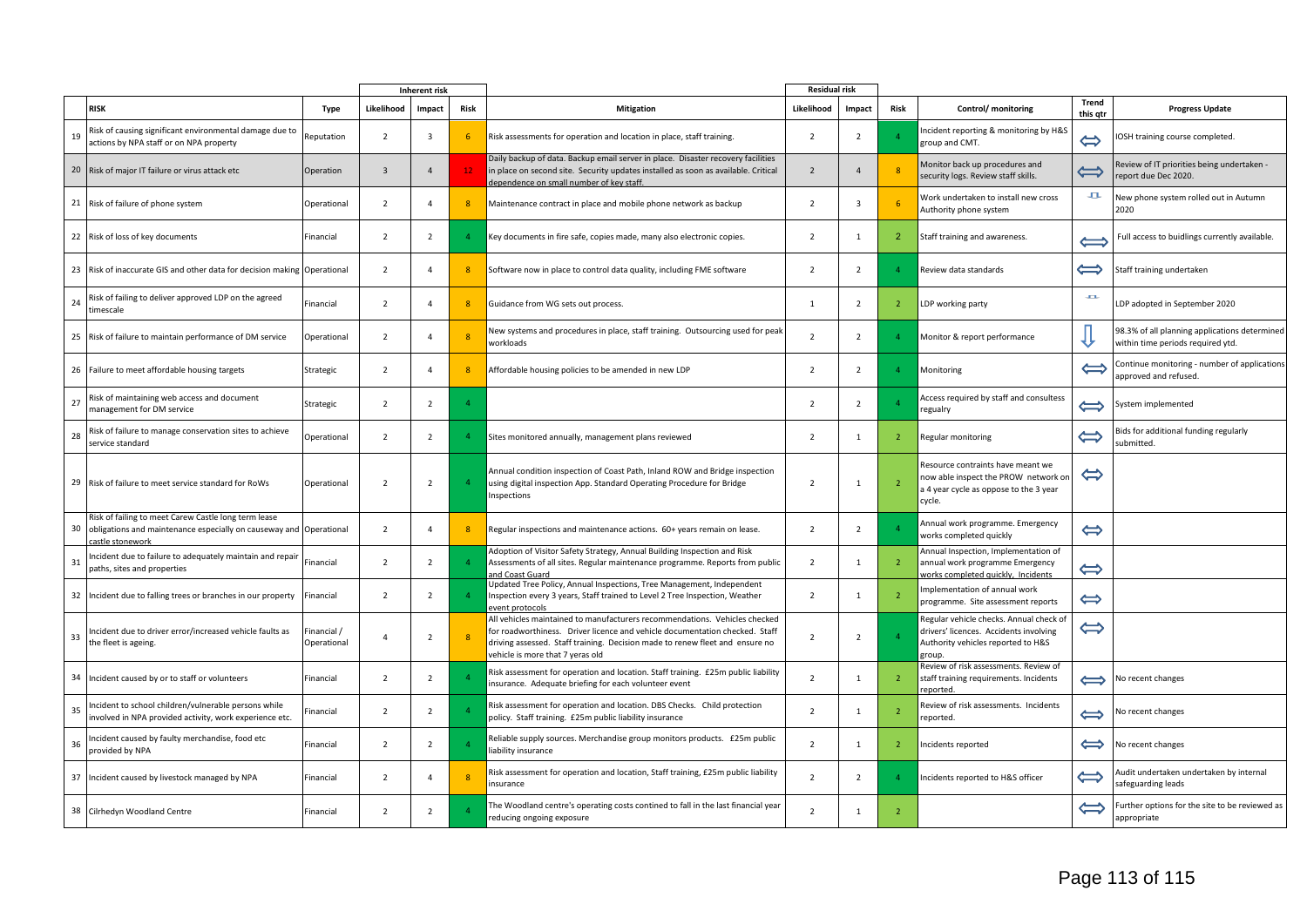|    |                                                                                                          |                                           |                         | Inherent risk           |                 |                                                                                                                                                                                                     |                | <b>Residual risk</b> |                 |                                                                                                                                                                                                                                                          |                       |                                                                                                                                                                                                                                                          |
|----|----------------------------------------------------------------------------------------------------------|-------------------------------------------|-------------------------|-------------------------|-----------------|-----------------------------------------------------------------------------------------------------------------------------------------------------------------------------------------------------|----------------|----------------------|-----------------|----------------------------------------------------------------------------------------------------------------------------------------------------------------------------------------------------------------------------------------------------------|-----------------------|----------------------------------------------------------------------------------------------------------------------------------------------------------------------------------------------------------------------------------------------------------|
|    | <b>RISK</b>                                                                                              | <b>Type</b>                               | Likelihood              | Impact                  | Risk            | <b>Mitigation</b>                                                                                                                                                                                   | Likelihood     | Impact               | Risk            | Control/ monitoring                                                                                                                                                                                                                                      | Trend<br>this qtr     | <b>Progress Update</b>                                                                                                                                                                                                                                   |
|    | 39 Impact of BREXIT                                                                                      | Strategic/<br>Financial /<br>Operational  | $\overline{3}$          | $\overline{4}$          | 12              | The full impact of funding and legislative changes on the Authority are<br>unknown.                                                                                                                 | $\overline{2}$ | $\overline{4}$       | $\overline{8}$  | The longer term significance of the<br>brexit decision will be constantly<br>reviewed                                                                                                                                                                    |                       | The Authority is represented on Welsh<br>Government panels to review impact of<br><b>BREXIT</b>                                                                                                                                                          |
|    | 40 Breach of General Data Protection Regulations                                                         | Strategic/<br>Financial /<br>Operational  | $\overline{2}$          | $\overline{4}$          | $\overline{8}$  | Training programme to ensure compliance amongs members and officers                                                                                                                                 | $\overline{2}$ | $\overline{2}$       | $\overline{4}$  | Detailed work schedule prepared with<br>target dates and assigned<br>responsibilites. The Authority has<br>appointed a Data Protection Officer and<br>assess where this role will sit within the<br>Authority's structure and governance<br>arrangements | $\Longleftrightarrow$ | Carrying out data audit across Authority.                                                                                                                                                                                                                |
| 41 | Conservation burning could result in property being<br>destroyed                                         | Strategic/<br>Financial /<br>Operational  | $\overline{2}$          | $\overline{4}$          |                 | Risk assessment undertaken for operation and location. Best practice adopted<br>and staff sufficiently trained                                                                                      | 1              | $\overline{4}$       | $\overline{4}$  | Review of risk assessments. Incidents<br>reported.                                                                                                                                                                                                       | $\Longleftrightarrow$ | No recent changes                                                                                                                                                                                                                                        |
|    | 42 Failure to Recover Outstanding Debts                                                                  | Financial                                 | 2                       | 2                       | $\Lambda$       | All Authority debts recorded and monitored in finance system until repayment<br>is made                                                                                                             | 1              | $2^{\circ}$          | $\overline{2}$  | Weekly monitoring of debts at risk, issue<br>of series of bad recovery letters to<br>debtors                                                                                                                                                             | ⇔                     | Debts at risk increasing                                                                                                                                                                                                                                 |
| 43 | Ash Die Back disease is now widespread within the<br>National Park, including on our Estate.             | Strategic/<br>Financial /<br>Operational  | $\overline{3}$          | $\overline{4}$          | 12              | Review of the overal impact of ash dieback undertaken in 2020. Limited<br>exposure as paths maitenaned and land not owned by Authoroty                                                              | $\overline{2}$ | $\overline{2}$       | $\overline{4}$  | Remedial work being undertaken in<br>house as and when required.                                                                                                                                                                                         |                       | Ash Dieback Decision Guide and Arc online<br>being used to manage the spread of the<br>decision. Review undertaken and report<br>presented to Operational Review Committee<br>in March 2021 and Audit & Corporate<br>Services Review Committee May 2021. |
|    | Financial and Reputational risk associated with setting up<br>the new Destination Marketing Organisation | Reputational<br>Financial                 | $\overline{3}$          | $\overline{2}$          | 6               | Shadow Board set up, with representative from the Authority. Financial<br>commitment agreed by Authority. Future relationship of Coast to Coast yet to<br>be agreed but will be decided by Members. | $\overline{2}$ | $\overline{2}$       | $\overline{4}$  | Member appointed onto the Board.<br>Funding agreement to be set up with<br>Visit Pembrokeshire                                                                                                                                                           | $\Longleftrightarrow$ |                                                                                                                                                                                                                                                          |
|    | 45 Impact of Covid-19                                                                                    | Strategic /<br>Financial /<br>Operational | $\overline{4}$          | $\Delta$                | 16              | A short to medium significant impact across all of the services provided by the<br>Authority. Difficult to mitigate against impacts.                                                                | $\Delta$       | 3                    | 12 <sub>1</sub> | Follow guidance from Public Health<br>Wales. Clear communication with staff,<br>members and public. Develop approach<br>to deliver our services                                                                                                          | $\Longleftrightarrow$ |                                                                                                                                                                                                                                                          |
| 46 | Financial risk due to loss of income as a result of Covid-<br>19                                         | Strategic/<br>Financial/<br>Operational   | $\overline{4}$          | $\overline{4}$          | 16              | Budget reviewed to identify reductions in expenditure, application to access<br>the Job Retention Scheme and discussions with Welsh Government regarding<br>opportunities for additional support    | $\overline{4}$ | 3                    | 12 <sub>1</sub> | Take advantage of opportunities to<br>access alternative funding opportunities                                                                                                                                                                           | $\Leftrightarrow$     | WG Financial support given to cover 1st gtr<br>loss of income. Potential further support may<br>be available.                                                                                                                                            |
|    | 47 Risk of disease or pandemic                                                                           | Strategic /<br>Financial /<br>Operational | $\overline{3}$          | $\overline{4}$          | 12 <sub>1</sub> | There is a need to review approach of the Authority to ensure that it is able to<br>respond to public health or animal / plant health crisis and also to deliver<br>necessary services.             | $\overline{2}$ | $\overline{4}$       | $\overline{8}$  | Develop a plan or an approach to deal<br>with issue.                                                                                                                                                                                                     | $\Longleftrightarrow$ |                                                                                                                                                                                                                                                          |
|    | 48 Risk of 'key' staff in 'critical posts leaving.                                                       | Strategic /<br>Financial /<br>Operational | $\overline{\mathbf{3}}$ | $\Delta$                | 12              | Carry out risk assessment of key posts/indivduals. Develop plan of action for<br>all critical posts/staff. Identify skills shortages to deliver strategic plan                                      | $\overline{2}$ | 3                    | -6              | Key Person Dependency Risk Matrix and<br>Succession Plan in place, linked to<br>Performance Appraisal. SOPS for critical<br>business processes                                                                                                           | $\Leftrightarrow$     | Under review.                                                                                                                                                                                                                                            |
|    | 49 Risk of delays in the delivery critical projects                                                      | Strategic /<br>Financial /<br>Operational | $\overline{\mathbf{3}}$ | $\overline{\mathbf{3}}$ | $\alpha$        | Operational and financial risk of the delay of Capital projects due to Covid-19,<br>Staffing shortages and factors outside our control.                                                             | $\overline{2}$ | 3                    | -6              | Monthly property group meetings held<br>to to monitor                                                                                                                                                                                                    | $\Longleftrightarrow$ | On going monitoring                                                                                                                                                                                                                                      |
|    | Imapct on staff moral as a result of home working see 16<br>above                                        |                                           |                         |                         |                 |                                                                                                                                                                                                     |                |                      |                 |                                                                                                                                                                                                                                                          | $\Longleftrightarrow$ |                                                                                                                                                                                                                                                          |